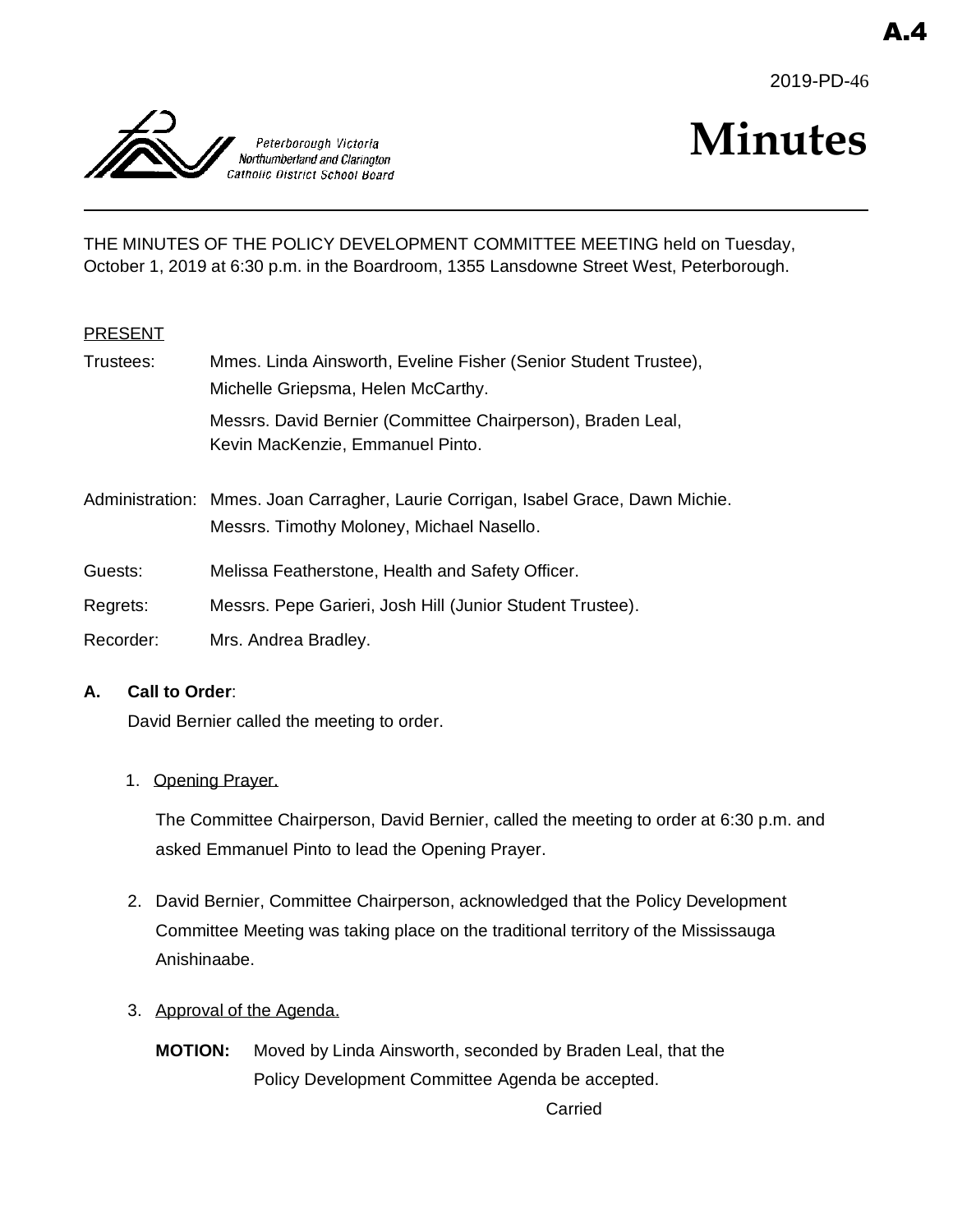- 4. Declarations of Conflicts of Interest.
- 5. Approval of the Minutes of the Policy Development Committee Meeting held on March 25, 2019.
	- **MOTION:** Moved by Linda Ainsworth, seconded by Emmanuel Pinto, that the Minutes of the Policy Development Committee Meeting held on March 25, 2019, be approved.

Carried.

6. Business Arising from the Minutes.

#### **B. Recommended Actions/Presentations:**

1. R.A.: Draft Administrative Procedure – New #814 *Critical Injury / Fatality Reporting*

Joan Carragher, Superintendent of Learning / Leadership and Human Resource Services and Melissa Featherstone, Health and Safety Officer presented new draft Administrative Procedure – *#814 – Critical Injury / Fatality Reporting* to the Policy Development Committee and answered questions.

**MOTION:** Moved by Michelle Griepsma, seconded by Helen McCarthy, that the Policy Development Committee recommend to the Board that new draft Administrative Procedure – *#814 – Critical Injury / Fatality Reporting* be received and posted under Directional Policy – *#800 – Healthy Schools and Workplaces*.

Carried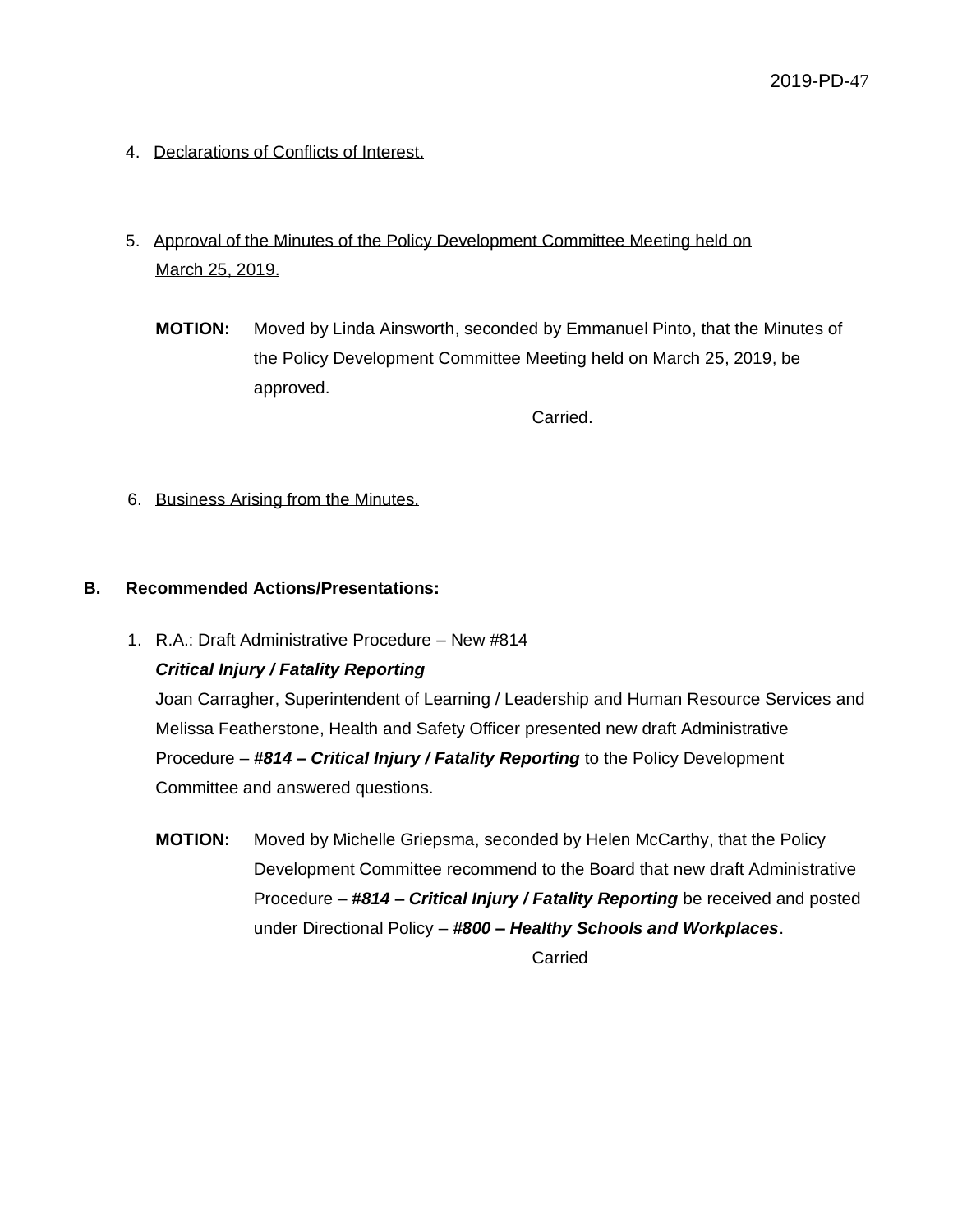2. R.A.: Draft Administrative Procedure – New #815

#### *Safe Work Procedure: Lock-out / Tag-out of Energy Sources*

Joan Carragher, Superintendent of Learning / Leadership and Human Resource Services and Melissa Featherstone, Health and Safety Officer presented new draft Administrative Procedure – *#815 – Safe Work Procedure: Lock-out / Tag-out of Energy Sources* to the Policy Development Committee and answered questions.

**MOTION:** Moved by Braden Leal, seconded by Helen McCarthy that the Policy Development Committee recommend to the Board that new draft Administrative Procedure – *#815 – Safe Work Procedure: Lock-out / Tag-out of Energy Sources* be received and posted under Directional Policy – *#800 – Healthy Schools and Workplaces*.

Carried

3. R.A.: Revised Administrative Procedure – #206 *Admission to Catholic Schools*

to include Administrative Procedure – #618

### *Transfer of Students out of Designated Boundary*

Isabel Grace, Superintendent Business, Finance and Facility Services, presented revised draft Administrative Procedure – *#206 – Admission to Catholic Schools*, to the Policy Development Committee and answered questions.

**MOTION:** Moved by Kevin MacKenzie, seconded by Emmanuel Pinto, that the Policy Development Committee recommend to the Board that revised draft Administrative Procedure – *#206 – Admission to Catholic Schools,* be received and posted as amended under Directional Policy – *#200 – Catholic Education.*

Carried.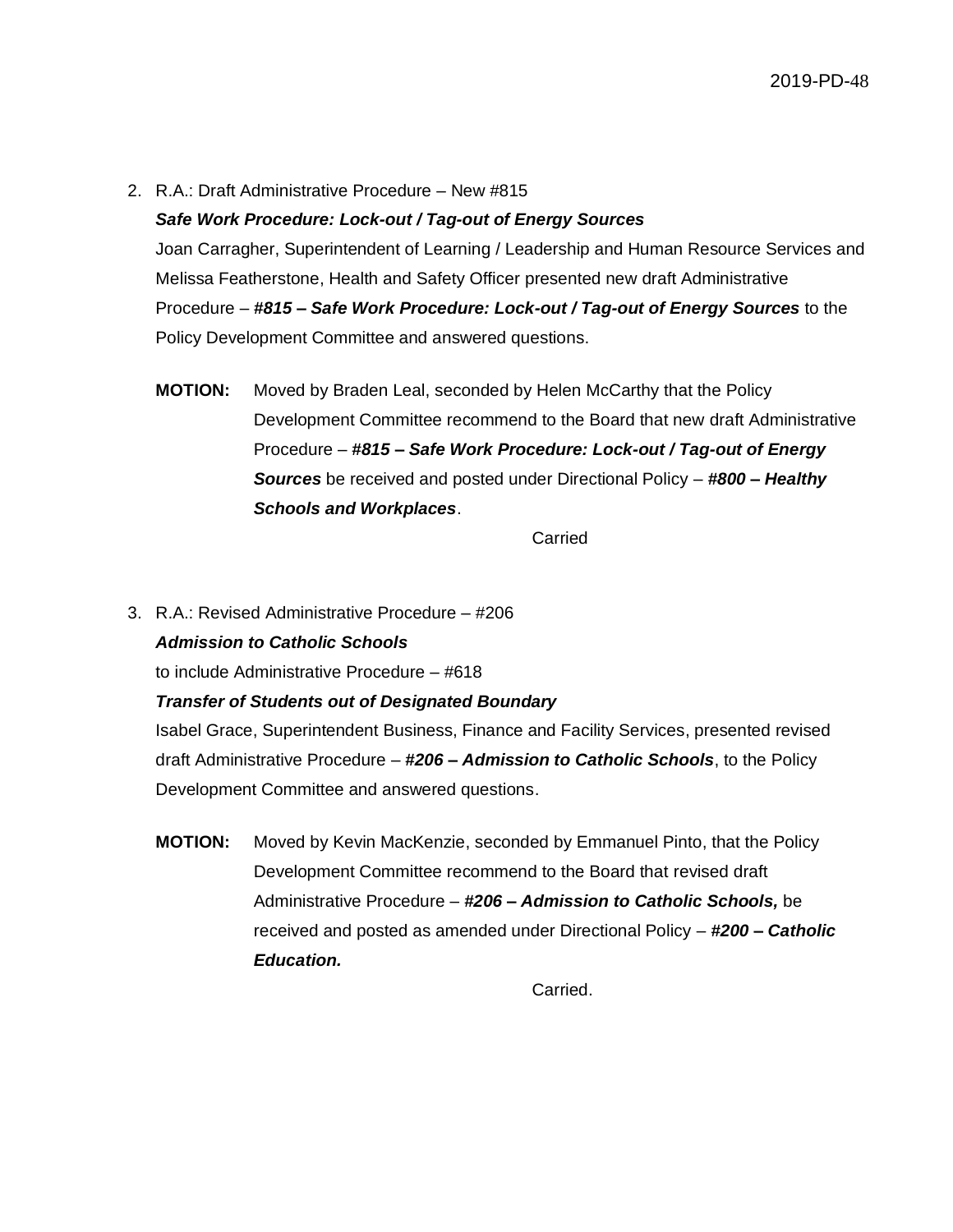4. R.A.: Remove Administrative Procedure – #618

#### *Transfer of Students out of Designated Boundary*

Michael Nasello, Director of Education recommended to the Policy Development Committee that Administrative Procedure – *#618 – Transfer of Students out of Designated Boundary* be deleted as it is now included in Administrative Procedure – *#206 – Admission to Catholic Schools.*

- **MOTION:** Moved by Linda Ainsworth seconded by Braden Leal, that the Policy Development Committee recommend to the Board that Administrative Procedure – *#618 – Transfer of Students out of Designated Boundary*, be deleted. Carried.
- 5. R.A.: Revised Administrative Procedure to include Cell Phones #909 *Code of Conduct*

Tim Moloney, Superintendent of Learning / Student Success, presented revised draft Administrative Procedure – *#909 – Code of Conduct*, to the Policy Development Committee and answered questions. Tim also shared a slide show with the committee highlighting changes in the Code of Conduct.

**MOTION:** Moved by Linda Ainsworth, seconded by Helen McCarthy, that the Policy Development Committee recommend to the Board that revised draft Administrative Procedure – *#909 – Code of Conduct*, be received and posted as amended under Directional Policy – *#900 – Safe and Accepting Schools*. Carried.

### **C. Information Items:**

1. Revised Administrative Procedure – #504 *Employee Attendance Support Program* Joan Carragher, Superintendent of Learning / Leadership and Human Resource Services presented revised Administrative Procedure – *#504 – Employee Attendance Support* to the Policy Development Committee and answered questions.